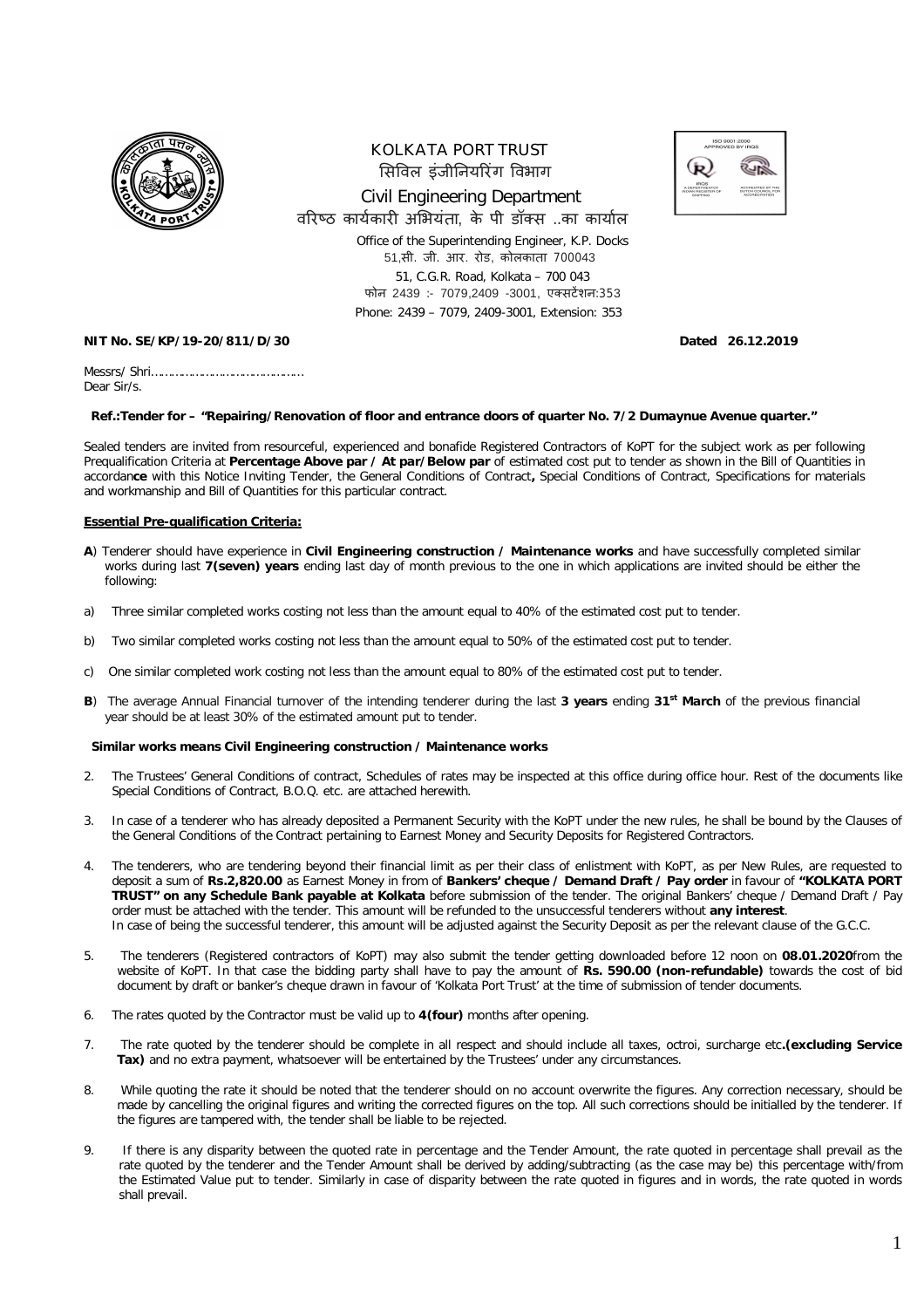- 10. The tender duly filled in, totalled and signed along with the following documents shall be submitted in sealed cover superscribed the above name of work so as to reach this office within 3 P.M. on 09.01.2020. The tender will be opened shortly after 3 P.M., on the same day and the intending tenderers or their authorised representatives may attend. In the event of any unforeseen circumstances such as holidays, bandhs, strikes etc., on that day, the tenders may be submitted by 3 P.M. on the next working day, and will be opened shortly after 3 P.M. on the same day.
	- a. Copy of the documents in support of Essential Prequalification Criteria as mentioned in **Clause – A** above.
	- b. Copy of GST Registration Certificate.
	- c. Copy of ESI Regd. Certificate or copy of documents as mention in **Clause No.22** of the special Conditions of contract.
	- d. Copy of PAN Card
	- e. Trade License
	- f. Annual Financial Turnover as mentioned in **Clause-B** above.
	- g, Certified copies of EPF Registration Certificate.
	- h. Certified copy of service tax registration.

#### **11. The intending tenderer shall intimate their EPF & ESI Registration No. falling which their tender would be liable to be cancelled.**

12. All tenderer should enclose a check list duly filled up enclosing the relevant documents as per the Proforma attached with the tender documents. In case, it is found that in spite of giving undertaking in the checklist, if any tenderer fails to quote and/ or if any particulars furnished in the checklist are found incorrect, they will also be warned.

 In case the same enlisted contractors repeat such mistake on second occasion, his fixed Security Deposit would be forfeited and he will be debarred in participating in future tenders

Performa of Check list (**Marked Annexure – A)** should be attached as a covering letter along with sealed envelop containing the offer.

 The undersigned does not bind himself to accept the lowest or any tender or to assign any reason there for and also reserve the right to accept or reject any or all the tenders in part or whole.

Enclose: All papers as stated above.

Yours faithfully,

 अधी¢ण अͧभयंता, के. पी. डी. Superintending Engineer, K .P. Docks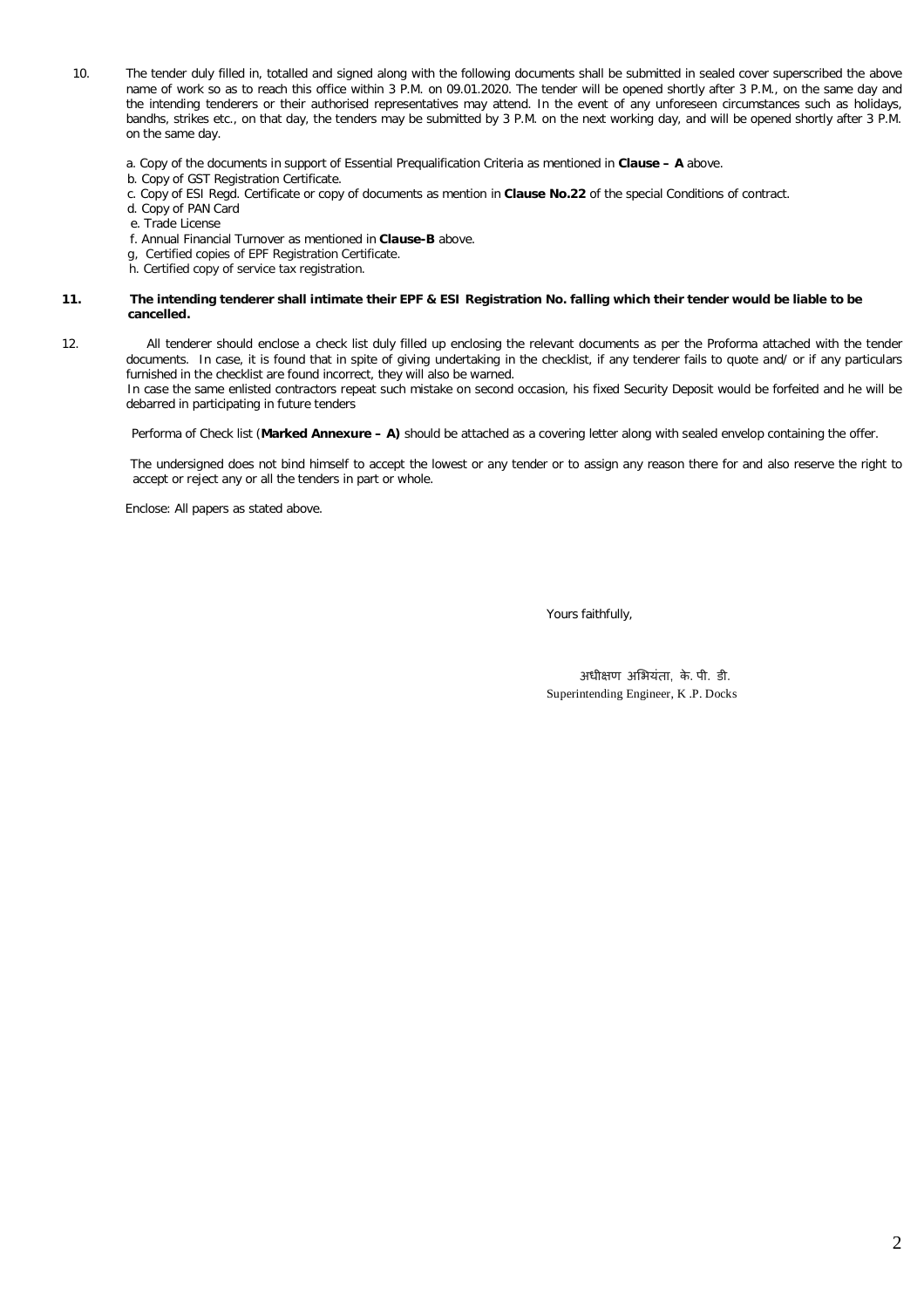### **Repairing/Renovation of floor and entrance doors of quarter No. 7/2 Dumaynue Avenue quarter.**

#### **Scope of the Work :**

 The work comprises of **"Repairing/Renovation of floor and entrance doors of quarter No. 7/2 Dumaynue Avenue quarter". K.P.Docks as detaied described in** as per the items described and set forth in the particular Bill of Quantities & Specifications all in accordance with the Trustees' General conditions and Special Conditions of Contract.

# SPECIAL CONDITIONS OF CONTRACT

## 1. **General:**

These conditions are part of the tender documents, which must be read as a whole, the various sections being complimentary to one another, and are to be taken as mutually explanatory. These conditions shall be read in conjunction with the other parts of the tender documents viz. Trustees' General Conditions of Contract, Drawings if any, and other documents forming part of the Contract.

Unless otherwise specified the work to be provided for by the contractor shall include but not be limited to the following:

- a) Provide all materials, supervision, testing, services, scaffolding, formwork, reinforcements, temporary drainage, temporary fencing and temporary lighting as required for safety and work purposes etc, for the execution of the work.
- b) To take all the safety measures like using safety belt, helmet etc. required for such type of work and if required, insures the labourers against any accident, which may occur in the course of execution of the job.
- c)

Any damage to KoPT property should be made good by the tenderer at their own cost as per satisfaction of KoPT's Engineer.

## 2. **Work Site:**

The Work site is located **at quarter No. 7/2 Dumaynue Avenue quarter, at KPD,** and as described in the name of the work. The tenderer shall visit the site of work and acquaint himself with the exact nature, scope and site of work before quoting his rates. No claims for any extra payment will be entertained under any circumstances after opening of the tender on this account. The contractor shall bear in mind that least possible inconvenience are to be created for users of essential facilities located within or in the vicinity of the works site during the tenure of his work. Shifting of office furniture is to be done as per requirement without any extra cost.

## 3. **Working Period:**

Normally the work will be carried out between 8 A.M. to 5 P.M. on the Trustees' working days only. In case of any deviation from this the contractor shall have to take prior permission from the Engineer-in-Charge. However, the tenderer should note that he might be required to carry out the job on Sundays, holidays and after normal working hours and at night in addition to the normal working hours to expedite the progress of the work. The tenderer should include in his rates the cost, if any, involved on these accounts.

### 4. **Time of Completion:**

The work is in nature and will be completed within **02(Two) months** from the date of placement of order.

#### **Site Godown and Watching:**

The contractor shall have to make his own arrangements for construction of site godown (if any) for storage of materials and security thereof during day and night at his own cost. The godown and other temporary structures, if erected, are to be dismantled by the contractor before leaving the site after completion of the work at his own cost. The Trustees' will, however, allow the construction of godown on the Trustees' land free of rent during execution of the work.

#### **6. Forwarding of Materials:**

The contractor shall have to arrange transport for forwarding any usable/ saleable materials that may be found during the process of execution of the work to the Trustees' Sales Yard or any other Site/ Godown including labourers, transportations, loading, unloading all complete as per the direction of the Engineer-In-Charge. No separate payment will be made to the contractor on this account unless specifically mentioned in the B.O.Q.

## **7. Workmanship:**

The contractor shall maintain workmanship of different items with an idea of providing a trouble-free service to the users of different facilities. For this, it is expected that different fittings/ fixtures after installation should not need attendance for a period upto three months and throughout the contract period the same has to be attended by the contractor at no extra cost to the Trustees'. All cement works shall have to be adequately cured as per relevant codes with no extra cost to the Trustees'.

## **8. Materials and Transport:**

All materials including cement, except mentioned otherwise in the items of the attached bill of quantities, for successful completion of work shall have to be procured and supplied by the successful tenderer at his own cost. The cement if used shall be of 43/ 53 Grades OPC or Slag cement as per the direction of the Engineer-In-Charge. The materials supplied by the contractor shall be of approved quality and approval also shall have to be taken from the Engineer at site before using the materials to the work. Rejected materials, if any, shall have to be removed by the contractor with his own labour and transport at his own cost immediately on receipt of the instruction.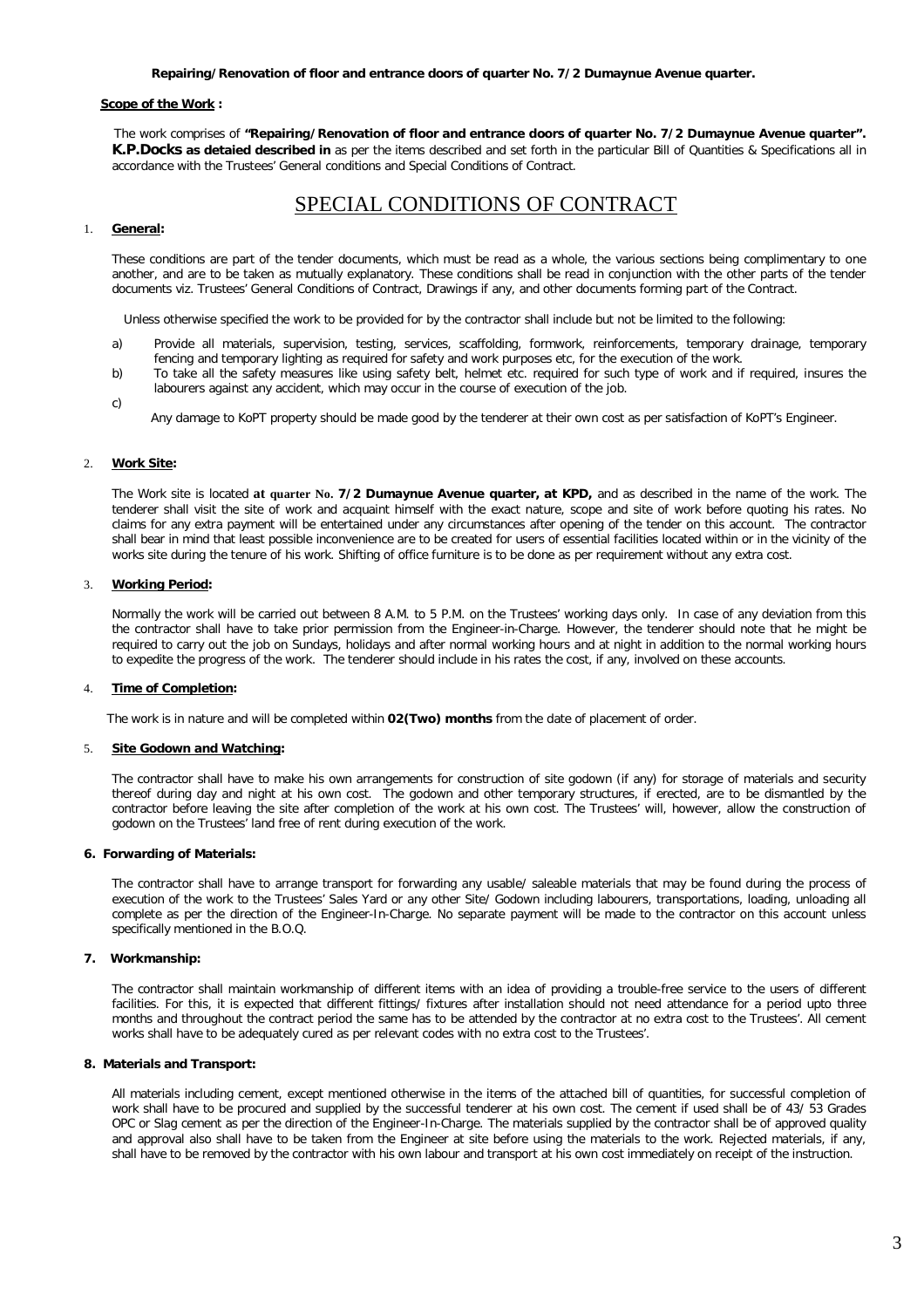## **9. Testing of materials:**

Testing of any materials including cement (if required) shall have to be carried out at the Laboratories to be recommended by the Engineer-in-Charge. No payment will however be made to the contractor towards charges for testing. which are not mentioned in the BOQ but to be

#### **10. Supervision :**

The contractor shall have to engage sufficient number of qualified and skilled persons to supervise and execute the work. The contractor shall solely be responsible for any defective construction/ rectification as a result of poor supervision.

#### **11. Escalation/ variation in Prices :**

No escalation/ variation on prices of labour as well as materials will be entertained.

## **12. Discrepancies in the contract documents :**

The several documents forming the contract shall be taken, as mutually explanatory of one another and in case of one and in case of discrepancies the **Specifications and Bill of Quantities** shall prevail over **signed drawings**, **Bill of Quantities** over the **Specifications**, **Technical Specifications and other particulars** over **Standard Specifications** and **Special Conditions** over the **General Conditions**. The Engineer's decision on this matter however, shall be final and binding and the tenderer's attention is drawn to clause 4.3 of the General Conditions of Contract in this respect. The execution of work shall confirm minutely to the approved and assigned drawings and specification and any other details drawings which shall be provided/duly approved by the Engineer during the progress of the work as to such other drawings those have formed part of the contract documents.

#### **13**. **Specifications/ Codes and Standards :**

All works under this Contract will be executed according to the spirit of the Trustees' Specification for works. Whenever the details are not specifically covered in the specifications, relevant provisions in the latest revision and/ or replacements of the Indian Standard Specifications (IS) or any other Inter-national Code of Practice/ CPWD specifications will be followed. The Contractor shall have to procure copies of such codes/ standards for ready reference of his own personnel as well as the Trustees' Engineers at site at his own cost and without any additional reimbursement.

#### 14 . **Plants and Equipments :**

All constructional plants and equipments shall have to be supplied by the successful tenderer for completion of the job at his own cost. However any plant, if available, with the Trustees' may be supplied to the contractor on rental basis as per Trustees' rate. Intending tenderers should note that the resulting delay due to late deployment (if any) as well as deployment of improper and/ or inadequate plant(s) and equipment(s) in the work will not be considered while considering the extension of time of the contractor.

#### 15. **Errors in the B.O.Q. :**

In case rate of particular item is printed erroneously in BOQ, the rate stated in the Schedule of rates will prevail over the rate misprinted in BOQ.

#### 16. **Safety**:

The contractor shall follow all safety precautions for prevention of injury or accidents and safeguarding human lives and property. Dock safety regulations shall be strictly observed and safety officers of the KoPT accorded all facilities for inspection of the Works, Plants & Equipments etc, whenever so required. The contractor shall further comply with any instruction issued by the Engineer in respect of safety, which may relate to temporary or permanent works, working of tools, plants & equipments, means of access or any other aspect. The contractor shall provide all necessary first aid measures, rescue and life saving equipment, etc in proper condition, which shall be readily available for use at all times. The contractor shall adopt all the above safety measures at his own cost.

#### 17. **Protection of existing services:**

 The contractor must pay full attention to the fact that the existing service facilities for users are not distributed at any time due to storing of materials and rubbish and take every precaution to keep the entrance passage clear if the same are being used by the labourers.

#### 18. **Dock permit**:

The Contractor will be issued permits, if required **free of cost**, for their men, materials carrying transport, equipment, etc. When they are executing work awarded by KoPT inside the prohibited areas. Such free permits will be issued to the contractors on the basis of application indicating the specific number of free permits to be required, for men, materials carrying transport, equipment etc. However, token charge of **Rs. 5.00 per Person per Occasion** will be levied for creation of new I.D. in the Permit system.

#### 19**. Cleaning during execution and after completion:**

 On completion of the works the contractor shall reinstate and make good at his own expense any property or land which might have been disturbed and/or damaged by his works. He should also clean the site as required during execution and fully clear the site after completion of all the works.

The contractor shall clean out all part of the work and leave everything clean and tidy to the entire satisfaction of the Engineer.

<sup>]</sup>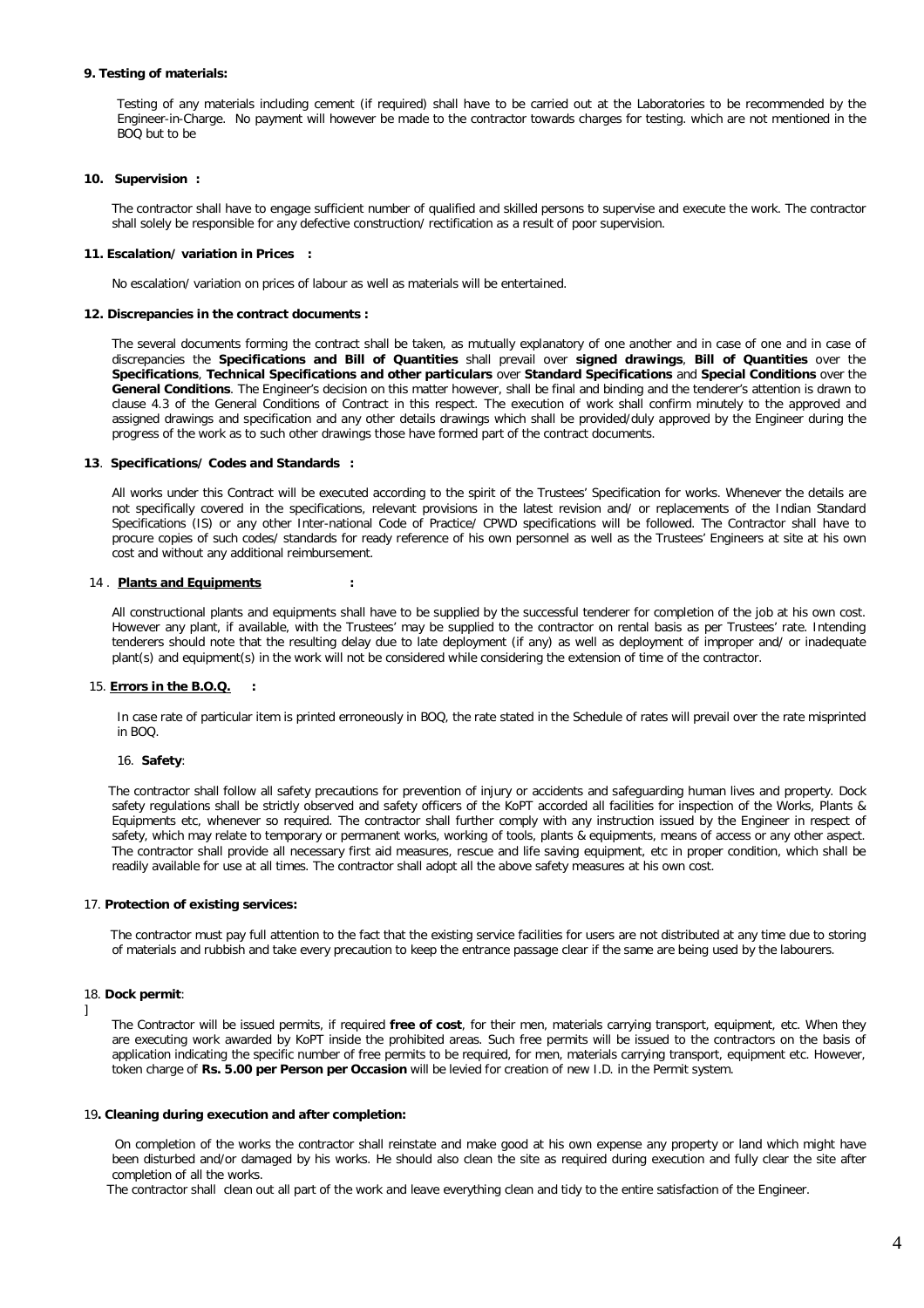## 20**. Water:**

Water required for drinking and other purposes and for works will have to be arranged by the Tenderer at their own cost. However, KoPT will arrange to provide a source of supply for drinking water at one point free of charge from where the Contractor may draw a line for the purpose of drinking water only.

#### 21. **Power Supply:**

If available and if required, suitable power supply may be arranged by the Trustees on chargeable basis from the nearest existing supply point of the site of work on receipt of request letter from the Contractor to that effect. All necessary arrangements for the distribution at site will have to be made by the Contractor at his own cost as approved by the Trustees' Plant and Equipment Division.

Charges for consumption of power shall be periodically recovered from the Contractor's Bill at the rates of KoPT as prevalent & amended from time to time. The Trustees do not guarantee uninterrupted power supply from the above sources and Contractor shall not be compensated for any delay in providing / irregularity of power supply. The Contractor shall have to arrange for the supply of power at his own cost during such periods.

#### **22. Compliance to the Labour Laws and Contract Labour Regulation and Abolition Act, 1970:**

The contractor shall be required to comply with the Minimum wages Acts 1948 section  $-$  2(b) (i), Employees Liability Act, 1938, Industrial Disputes Act, 1938, Industrial Dispute Act, 1940 and The Contract Labour (Regulation and Abolition) Act, 1970, or statuary amendments and the modifications thereof, any other laws relating thereto and the rules made there under from time to time.

It will be the duty of the contractor to abide by the provisions of the Act. Ordinances, Rules, Regulations, Byelaws and Procedures as are lawfully necessary in the execution of the works. The contractor will be fully responsible for any delay/damage etc. and keep the Engineer indemnified against all penalties and liabilities of any kind for noncompliance or infringement of such Acts, Ordinances, Rules, Regulations By-laws and Procedures.

The contractor shall indemnify the KoPT against payment to be made under or for the observance of the laws aforesaid without prejudice to his right to claim indemnity from his subcontractor.

The aforesaid regulations shall be deemed to be a part of this contract and any breach thereof shall be deemed to be a Breach of Contract. It will be obligatory on the part of Contractor to obtain necessary Labour License from the Competent Authority for deploying requisite Nos. of labours in the work and submit to the Engineer-In-Charge prior to commencement of the work.

#### **23. COMPLIANCE WITH E.P.F,ESI & M. P. ACT:**

The successful contractor will have to comply with provision of EPF,ESI & MP Act –1952 (along with amendments, if any), issued from time to time.

If asked for by the Employer, the contractor will be required to submit photocopy of all payment challans and produce the original for verification to the representative of the principal employer, i.e. Superintending Engineer (KPD.)

#### **24. Compliance of Building and Other Construction Workers (Regulation of Employment and Conditions of Service) Act, 1996 and Other Construction Workers' Welfare Cess Act, 1996.**

- i) The successful tenderer will be required to comply with the relevant provisions of Building and Other Construction Workers (Regulation of Employment and Conditions of Service) Act, 1996 and West Bengal Building and Other Construction Workers (Regulation of Employment and Conditions of Service) Act, 2004 as well as Building and Other Construction Workers' Welfare Cess Act, 1996 and the rules framed there under.
- ii) An amount of Cess calculated at the rate of 1% of the billed amount shall be progressively recovered from each running bill as well as from the final bill of the Contractor for onward transmission of the same to the appropriate authority.

## **25. Rate for payment against extra items:**

For any unforeseen work not covered under the Bill of Quantities and Condition of Contract, depending on contingent situation at site, if required for successful completion of the work, extra items have to be carried out by the Contractor. If those items are already available in Trustees' Schedule of rate, payment will be made on the basis of Trustees' Schedule of rate and contractual percentage of the tender, otherwise,

- (i)The rate of payment of work involving labour & material shall be fixed on the following basis.
	- a) Cost of materials consumed including transport and wastage, plus
	- b) Cost of labour actually engaged in the works, plus
	- c) Taxes and Duties as applicable, plus
	- d) 16 % on the aggregate of (a) and (b) towards overhead, profit and cess.
- (ii) For any work involving only labour, rate of payment shall be fixed on cost of labour actually engaged in the work plus 11 % towards profit and cess.
- (iii) For only supply of any material at site, rate of payment shall be fixed on actual cost of material plus transport, loading & unloading (if any) plus 11 % towards profit and cess.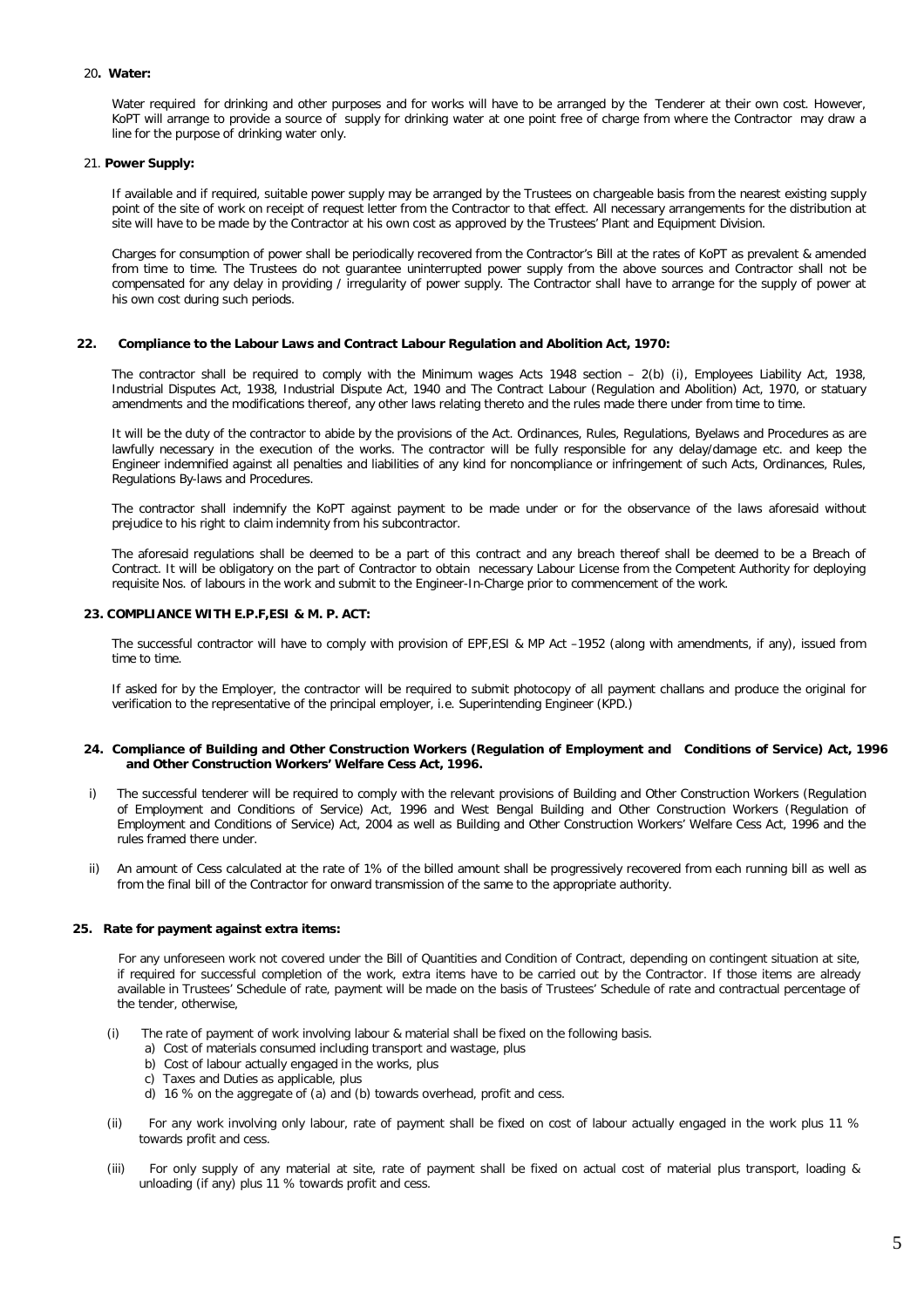- **26**. Tenderers attention is drawn to clause 3.4, 3.5 and 3.6 of the general condition of contract regarding Earnest Money and Security Deposit prescribed in the tender and clause 8.0 regarding Delay / Extension of time / Liquidated Damage / Termination of Contract.
- **27.** The prices quoted shall be exclusive of any statutory levies and/or other charges levied by any Central/ State/local authorities which but excluding GST.GST will be paid by Kolkata Port Trust as extra on submission documents by the party. Supplier/service provider mast confirm that the GST amount charged in invoice is declared in its returns and payment of taxes is also made.

The Supplier/ Service Provider agrees to comply with all applicable GST laws, including GST acts ,rules, regulations, procedures, circulars & instructions thereunder applicable in India from time to time and to ensure that such compliance is done within the time prescribed under such laws. Supplier/Service Provider should ensure accurate transaction details, as required by GST laws, are timely uploaded in GSTN. In case there is any mismatch between the details so uploaded in GSTN by Supplier/ Service Provider and details available with Kolkata Port Trust, then payments to Supplier/Service Provider to the extent of GST relating to the invoices/s under mismatch may be retained from due payments till such time Kolkata Port Trust is not sure that accurate tax amount is finally reflected in the GSTN to KoPT's Account and is finally available to Kolkata Port Trust in terms of GST laws and that the credit of GST so taken by Kolkata Port Trust is not required to be reversed at a later date along with applicable interest.

Kolkata Port Trust has the right to recover monetary loss including interest and penalty suffered by it due to any non-compliance of tax laws by the supplier/service provider. Any loss of input tax credit to Kolkata Port Trust for the fault of supplier shall be recovered by Kolkata Port Trust by way of adjustment in the consideration payable.

Supplementary invoices/Debit note/credit note for price revisions to enable Kolkata Port Trust to claim tax benefit on the same shall be issued by you for a particular year before September of the succeeding Financial Year.

The purchase order/ work order shall be void, if at any point of time you are found be to a black listed dealer as per GSTN rating system and further no payment shall be entertained.

- **28.** Terms of payment will be guided by G.C.C. **Clause No. 6.**
- **29.** All intending Tenderer shall furnish the details of PF Registration failing which their tender would be liable to be cancelled.
- **30.** The tender will not be extended under any situation.
- **31.** Income Tax and other Taxes as applicable will be deducted as per rule.

## **32. INDEMNIFICATION:**

The successful bidder shall be deemed to indemnify and keep indemnified the Trustees from and against all actions, claims, demands and liabilities whatsoever under and in respect of the breach of any of the provisions of any law, rules or regulations having the force of law, including but not limited to –

- a) The Minimum Wages Act, 1948.
- b) The Dock Workers (Regulation Of Employment) Act, 1948
- c) The Building And Other Construction Workers (Regulation of Employment & Conditions of Service) Act, 1996
- d) The Dock Workers' Safety, Health & Welfare Act , 1986
- e) The Payment of Wages Act, 1936.
- f) The Workmen's Compensation Act, 1923.
- g) The Employees Provident Fund Act, 1952.
- h) The Contract Labour (Regulation and Abolition) Act, 1970; Rules 1971.
- i) The Payment of Bonus Act, 1965.
- j) The Payment of Gratuity Act, 1972.
- k) The Equal Remuneration Act, 1976.
- l) The Employees State Insurance Act, 1948 & Employees State Insurance (Amendment) Act ,1989
- m) Child Labour (Prohibition and Regulation) Act, 1986.
- n) The Maternity Benefits Act 1961
- o) Interstate Migrant Workmen (Regulation Of Employment & Conditions Of Service) Act, 1979.
- p) Motor Vehicle Act, latest revision.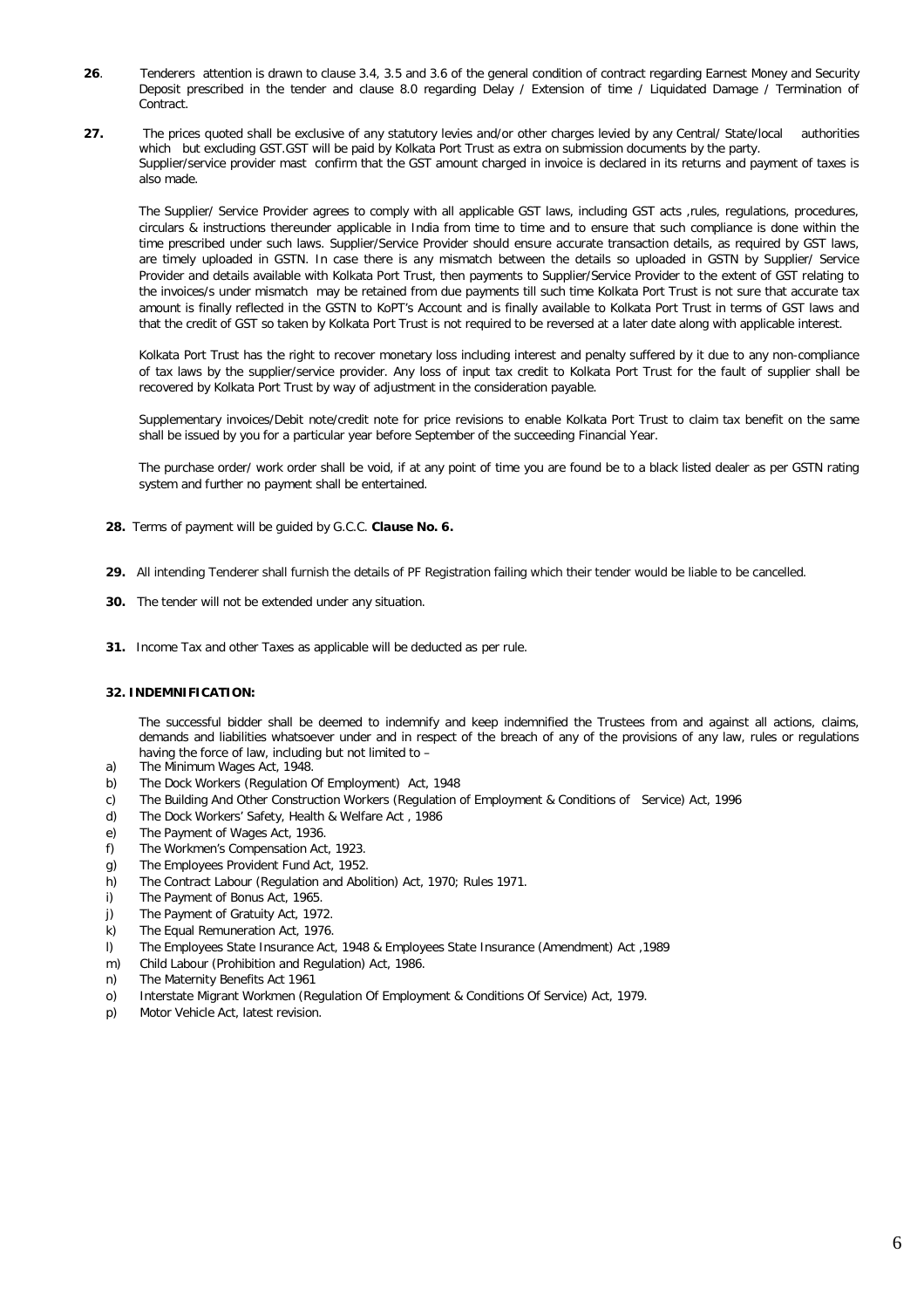

## **KOLKATA PORT TRUST ͧसͪवल इंजीǓनयǐरंग ͪवभाग Civil Engineering Department वǐरçठ काय[कारȣ अͧभयंता, के ..पी डॉÈस का काया[लय Office of the Superintending Engineer, K.P. Docks**



 **Tender for "Repairing/Renovation of floor and entrance doors of quarter No. 7/2 Dumayne Avenue quarter".**

# **BILL OF QUANTITIE**

| It.<br>No.     | <b>Description of Items</b>                                                                                                                                                                                                                                                                                                                                                                                                                                                                                                                                                                                                                                          | Quantity | Rate        | Unit        | Amount                       |
|----------------|----------------------------------------------------------------------------------------------------------------------------------------------------------------------------------------------------------------------------------------------------------------------------------------------------------------------------------------------------------------------------------------------------------------------------------------------------------------------------------------------------------------------------------------------------------------------------------------------------------------------------------------------------------------------|----------|-------------|-------------|------------------------------|
| $\mathbf{1}$   | Artificial stone in floor, dado, staircase etc with cement<br>concrete (1:2:4) with stone chips, laid in panels as directed<br>with topping made with ordinary or white cement (as<br>necessary) and marble dust in proportion (1:2) including<br>smooth finishing and rounding off corners including raking<br>out joints or roughening of concrete surface and application<br>of cement slurry before flooring works using cement @<br>1.75 kg/sq.m all complete including all materials and<br>labour. In ground floor<br>3 mm. thick topping (High polishing grinding on this item<br>is not permitted with ordinary cement). Using grey cement<br>35 mm. thick. | 80.00    | 240.00      | Per<br>Sqm  | 19200.00                     |
| $\overline{2}$ | Supplying and laying of approved make and brand of<br>scratch proof flexible & homogeneous P.V.C Vinyl<br>flooring conforming to IS 3462 1982 in required finish<br>fixed with synthetic acrylic adhesive after preparing<br>the floor levelling & smoothening when necessary<br>with suitable putty as per the design & instruction of<br>engineer in charge.<br>mm.th.(Plain)<br>the<br>$\mathbf{2}^{\circ}$                                                                                                                                                                                                                                                       | 175.00   | 510.00      | Per<br>Sqm  | 89250.00                     |
| 3              | M.S.or W.I. Ornamental grill of approved design joints<br>continuously welded with M.S, W.I. Flats and bars of<br>windows, railing etc. fitted and fixed with necessary screws<br>and<br>(a)ground<br>lugs<br>in<br>floor.<br>Grill weighing above 10 Kg./sq.mtr and up to 16 Kg./sq.<br>mtr.                                                                                                                                                                                                                                                                                                                                                                        | 1.0      | 9888.0<br>0 | Per<br>Qtl. | 9888.00                      |
| 4              | Collapsible gate with 40mm. X 40 mm. x 6 mm. Tee<br>as top and bottom guide rail 20 mm. x x 10 mm. x 2<br>mm. vertical channels 100 mm. apart in fully streched<br>position 20 mm. x 5 mm. M.S flats as collapsible<br>bracings properly riveted and washered including 38<br>mm. steel roller s including locking arrangement fitted<br>and fixed in position with lugs set in cement concrete<br>and including cutting necessary holes chasing etc. in<br>walls floors etc. and making good damages complete.<br>in ground floor. (Payment will be made on the area of<br>the gate covered by two guard rails and two extreme<br>channels.)                        | 6.0      | 3402.0<br>0 | Per<br>Sqm  | 20412.00                     |
| ნ.             | Priming one coat on steel or other metal surface with<br>synthetic oil bound primer of approved quality<br>including smoothening surfaces by sand papering etc.                                                                                                                                                                                                                                                                                                                                                                                                                                                                                                      | 20.00    | 29.00       | Per<br>Sq.M | 580.00                       |
| 6.             | Painting with best quality synthetic enamel paint of approved Omake<br>and brand including smoothening surface by sand papering etc.<br>including using of approved putty etc. on the surface, if necessary                                                                                                                                                                                                                                                                                                                                                                                                                                                          |          | 20.00       | Esq.        | Per 79.00 1580.00Per<br>Sq.M |
|                |                                                                                                                                                                                                                                                                                                                                                                                                                                                                                                                                                                                                                                                                      |          | 79.00       |             | Total Rs. 1,40,910.00        |

**(Rupees: One Lakh forty thousand nine hundred ten only)**

20.0*0* 1580.00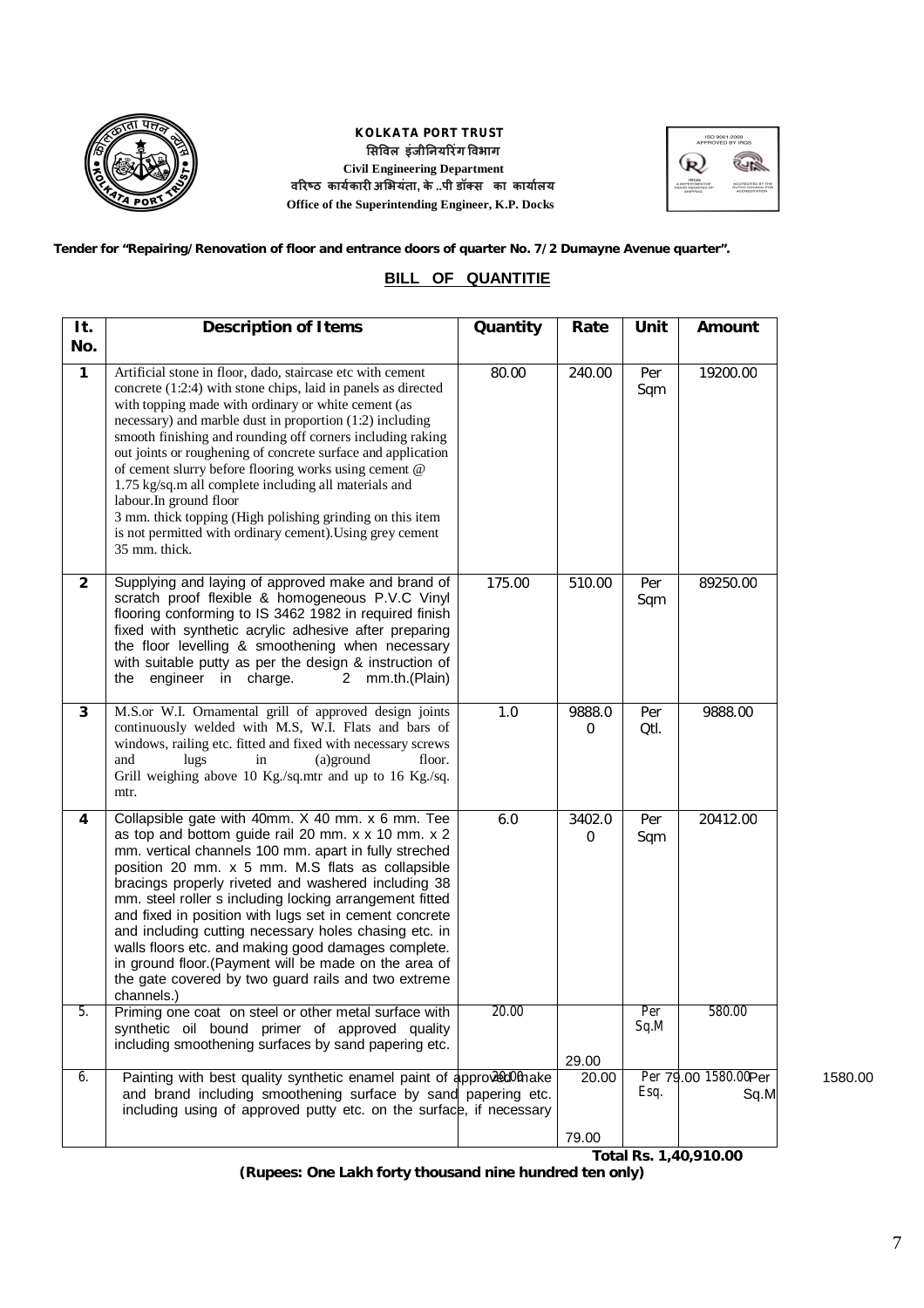|                                                                                                                                                                                                                                                                                        | Rate offered by me/us (Score out whichever is not applicable) | B.F                        |           | Rs.: 1,40,910.00 |  |  |  |  |
|----------------------------------------------------------------------------------------------------------------------------------------------------------------------------------------------------------------------------------------------------------------------------------------|---------------------------------------------------------------|----------------------------|-----------|------------------|--|--|--|--|
|                                                                                                                                                                                                                                                                                        |                                                               |                            |           |                  |  |  |  |  |
|                                                                                                                                                                                                                                                                                        |                                                               |                            | $(+)$ Rs. |                  |  |  |  |  |
|                                                                                                                                                                                                                                                                                        |                                                               |                            |           |                  |  |  |  |  |
|                                                                                                                                                                                                                                                                                        |                                                               |                            |           |                  |  |  |  |  |
|                                                                                                                                                                                                                                                                                        |                                                               | (in figures)               | $(-)$ Rs. |                  |  |  |  |  |
|                                                                                                                                                                                                                                                                                        |                                                               |                            | Rs.       |                  |  |  |  |  |
|                                                                                                                                                                                                                                                                                        | (in words)                                                    |                            |           |                  |  |  |  |  |
|                                                                                                                                                                                                                                                                                        |                                                               |                            |           |                  |  |  |  |  |
| (The prices quoted by the bidders shall be inclusive of all statutory levies and/ or other charges levied by any Central/State/Local<br>Authorities but excluding GST.GST will be paid by Kolkata Port Trust as extra on submission of suitable documents by the party<br>as per rule) |                                                               |                            |           |                  |  |  |  |  |
|                                                                                                                                                                                                                                                                                        |                                                               |                            |           |                  |  |  |  |  |
| T.R. No. & Date:                                                                                                                                                                                                                                                                       |                                                               |                            |           |                  |  |  |  |  |
| Permanent Income Tax A/C.No.:                                                                                                                                                                                                                                                          |                                                               |                            |           |                  |  |  |  |  |
| VAT clearance certificae no.:                                                                                                                                                                                                                                                          |                                                               |                            |           |                  |  |  |  |  |
|                                                                                                                                                                                                                                                                                        |                                                               |                            |           |                  |  |  |  |  |
|                                                                                                                                                                                                                                                                                        |                                                               |                            |           |                  |  |  |  |  |
| Date, the                                                                                                                                                                                                                                                                              | day of                                                        | Signature of the tenderer: |           |                  |  |  |  |  |
| (Total amount of tender, Completion time and Preliminary time as quoted / stated above are to be carried over to From of Tender attached)                                                                                                                                              |                                                               |                            |           |                  |  |  |  |  |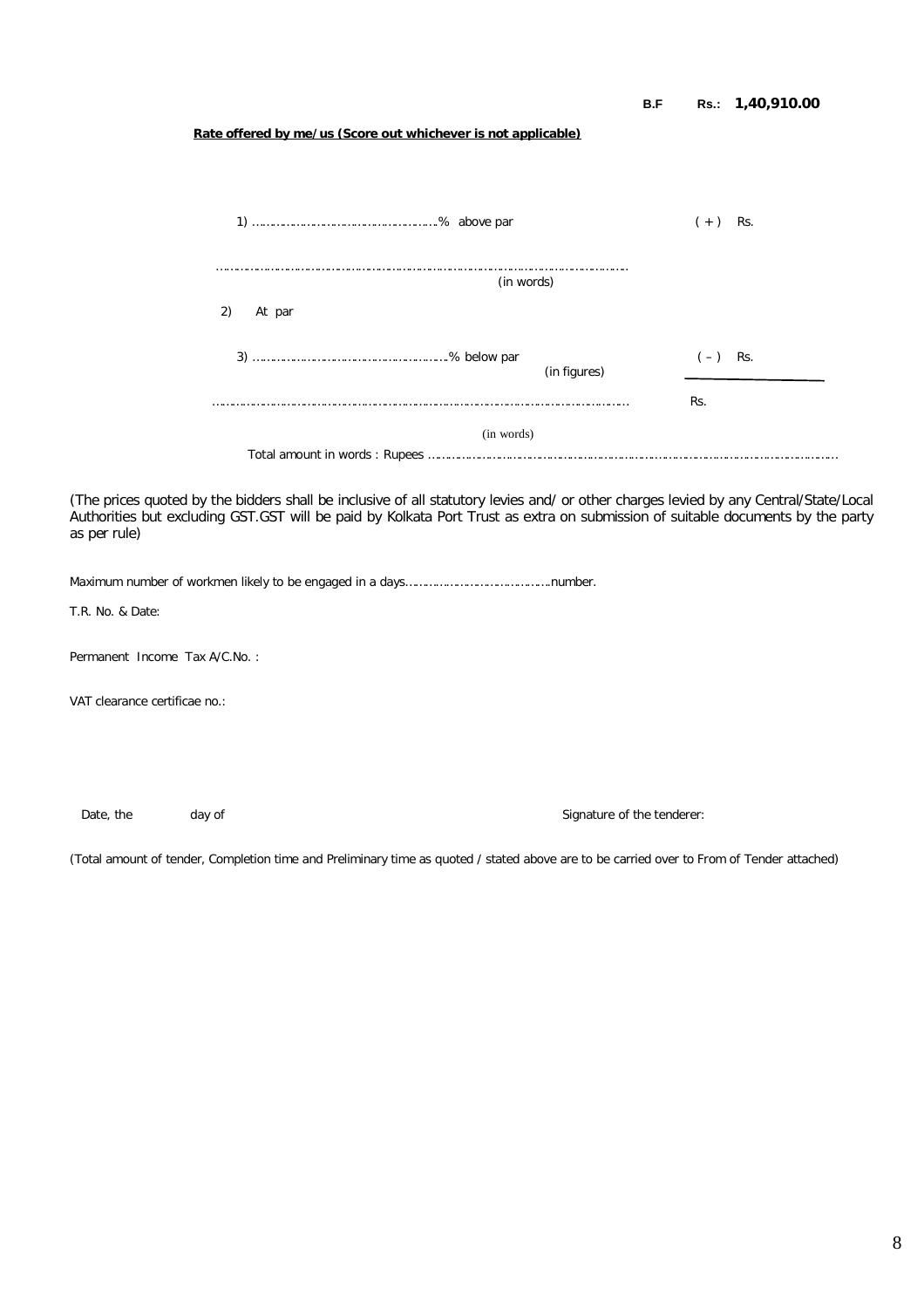## **THE BOARD OF TRUSTEES FOR THE PORT OF KOLKATA**

## **FORM OF TENDER**

CONTRACT NO. ................................................................................

To

…………………………………….

……………………………………………

I/We ........................................................................................................................…………………………………….. of ........................................................................................................................………………………………………

having examined the site of works, inspected the Drawings and read the Specifications, General & Special Conditions of Contract and Conditions of Tender, hereby tender and undertake to execute and complete all the works required to be performed in accordance with the Specification, Bill of Quantities, General & Special Conditions of Contract and Drawings prepared by or on behalf of the Trustees and at the rates & prices set out in the annexed Bill of **Quantities within 02 (Two) months** from the date of order to commence the work and in the event of our tender being accepted in full or in part, I/We also undertake to enter into a Contract Agreement in the Form hereto annexed with such alterations or additions there to which may be necessary to give effect to the acceptance of the Tender and incorporating such specification, Bill of Quantities, Drawings and Special & General Conditions of Contract and I/We hereby agree that until such Contract Agreement is executed the said Specifications, Bill of Quantities, Conditions of Contract and the Tender, together with the acceptance thereof in writing by or on behalf of the Trustees shall be the contract.

*THE TOTAL AMOUNT OF TENDER Rs.................................................. (Rupees in words)* ..................................................................................................................... .......................................................................................................................

I/We require ................................................................. days/months preliminary time to arrange and procure the materials required by the work from date of acceptance of tender before I/We could commence the work.

I/We have deposited with the Trustees' Financial Adviser & Chief Accounts Officer, a sum of Rs.................................vide Receipt No...............................of.............................as Earnest Money.

I/We agree that the period for which the tender shall remain open for acceptance shall not be less than four months.

| Signature of Tenderer<br>(Seal of the Tenderer) |                    |          |                          |  |
|-------------------------------------------------|--------------------|----------|--------------------------|--|
| Ssignature                                      |                    | Witness: |                          |  |
| Name                                            | (In Block Letters) |          | Name of the<br>Tenderer: |  |
| Address:                                        |                    |          |                          |  |
|                                                 |                    |          | Dated:                   |  |
| Occupation:                                     |                    |          | Address:                 |  |